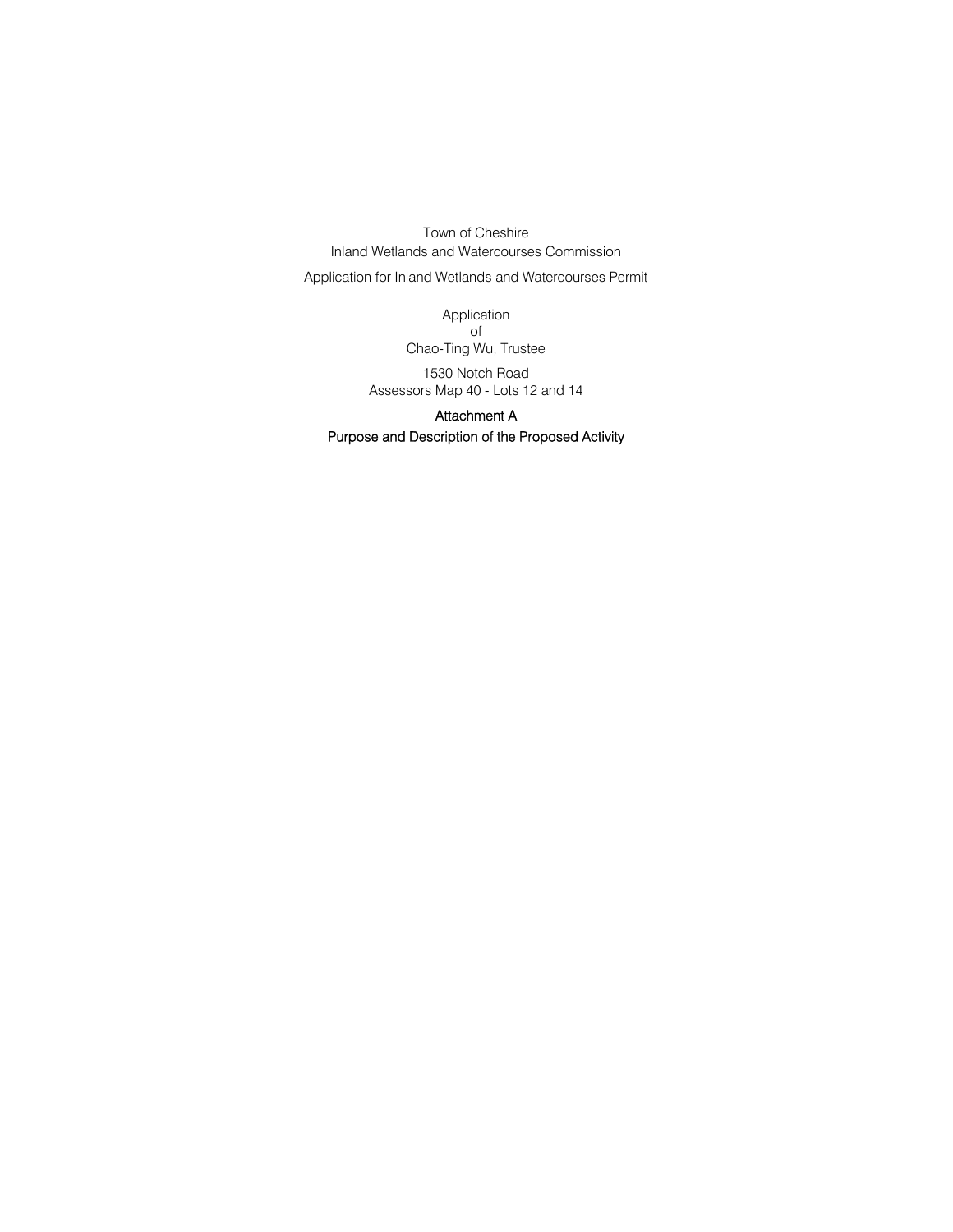## Purpose and Description of the Proposed Activity

The proposed work consists of the renovation and addition to the existing, wood framed, single-family residence on the land parcel. The existing house was originally built in 1951 and has undergone several additions and renovations over the years, including after a major fire in 1979. The house has remained vacant for the past several years and is currently in a general state of disrepair.

The work will involve updating the existing house to meet the current CT Residential Building Code as well as the Towns Floodplain Management Regulations and FEMA Regulations. Part of the work needed to bring the existing house up to current building codes requires selective demolition and construction of new structural piers within the inland wetland upland review area.

The existing house is located within the floodplain of Mountain Brook, and the anticipated cost of work will exceed the substantial Improvement threshold of the Towns Floodplain Management Regulations. As a result, the entire residence is required to be brought into compliance with the regulations including elevating the lowest floor to be at or above the Base Flood Elevation (BFE). To preserve as much of the existing, historic structure as possible and meet the CT Residential Building Code requirements for compliant room sizes, clearances, and ceiling heights, the portion of the house currently below the BFE is proposed to shift east and elevated above the BFE on piers. The new eastern edge of the indoor, habitable space occupies the footprint of the existing eastern deck and will be elevated on piers to minimize the disturbance within the regulated area.

In addition to the renovation of the residence proposed under this application, the work will also include the activities approved by the Inland Wetlands and Watercourses Commission on December 4, 2018 under Application No. 2018-023. The scope of this work included filling a previously excavated area within the floodplain of Mountain Brook, grading the area to restore the approximate original ground surface elevations of the disturbed area, and the restoration of the area by placing a six inch depth of topsoil and seeding the area with an erosion control and restoration seed mix intended to quickly stabilize the disturbed ground surface and create a grassland area that will require no maintenance.

The total area of land disturbance associated with the complete project construction activities including the previously approved activities, the planned renovation of the residence and the required temporary construction access is approximately 0.16 acres and unchanged from the total area previously approved by the Commission.

The upland and floodplain soils on the project site are identified in the national cooperative soil survey data for Connecticut as Canton and Charlton fine sandy loams, 3-8 percent slopes (60B). This soil type is classified as well drained.

The project site land parcel is not located within a public water supply watershed area.

The project site land parcel is located within the Tenmile River subregional drainage basin (Basin Identification Number 5202).

The project site land parcel is located partially within FEMA Flood Zone X and Special Flood Hazard Area Zone A.

The site of the work is located within the floodplain of Mountain Brook, a tributary to the Tenmile River, and within the Special Flood Hazard Area Zone.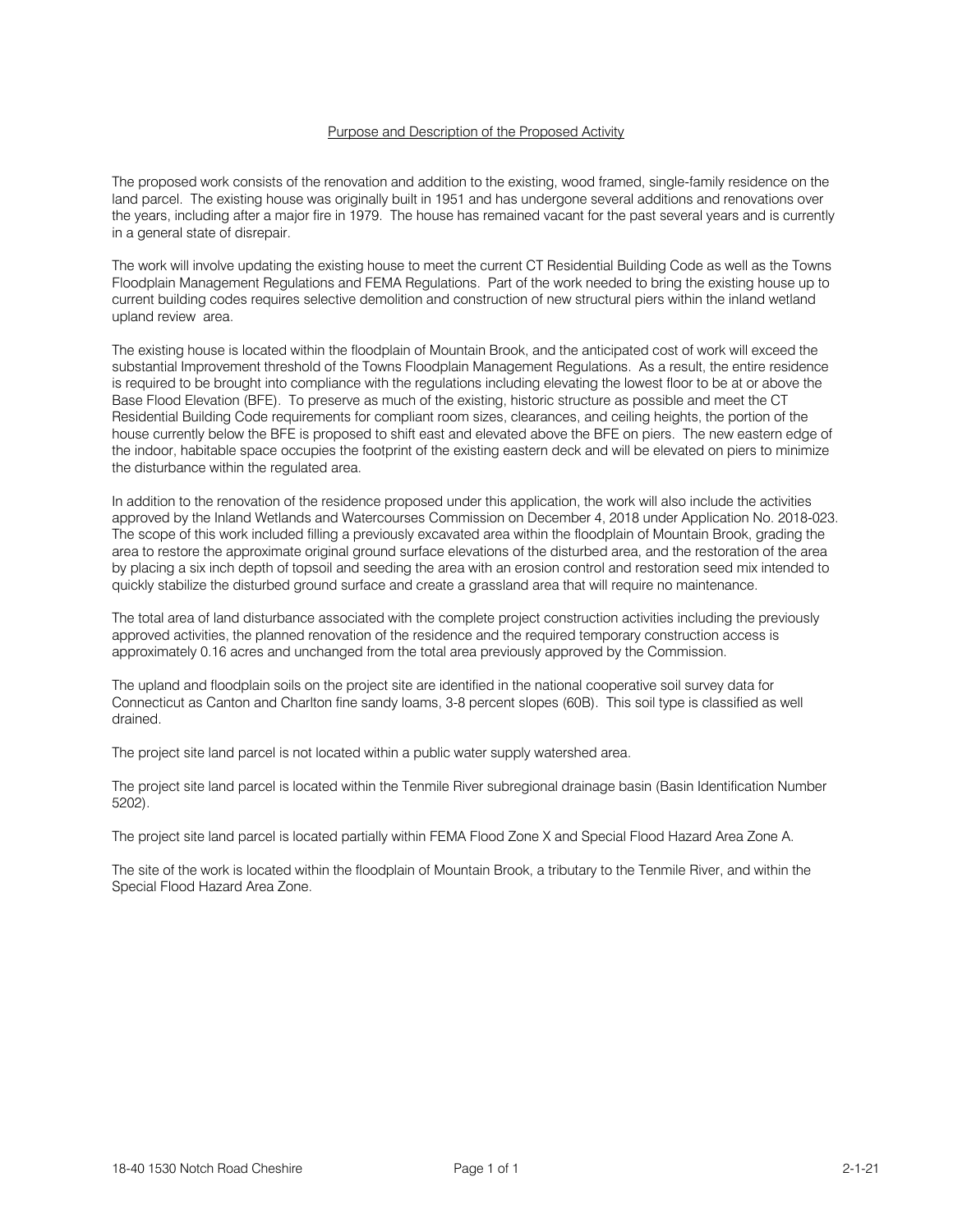Town of Cheshire Inland Wetlands and Watercourses Commission

Application for Inland Wetlands and Watercourses Permit

Application of Chao-Ting Wu, Trustee

1530 Notch Road Assessors Map 40 - Lots 12 and 14

## Attachment B Property Owners Adjacent to the Subject Parcel